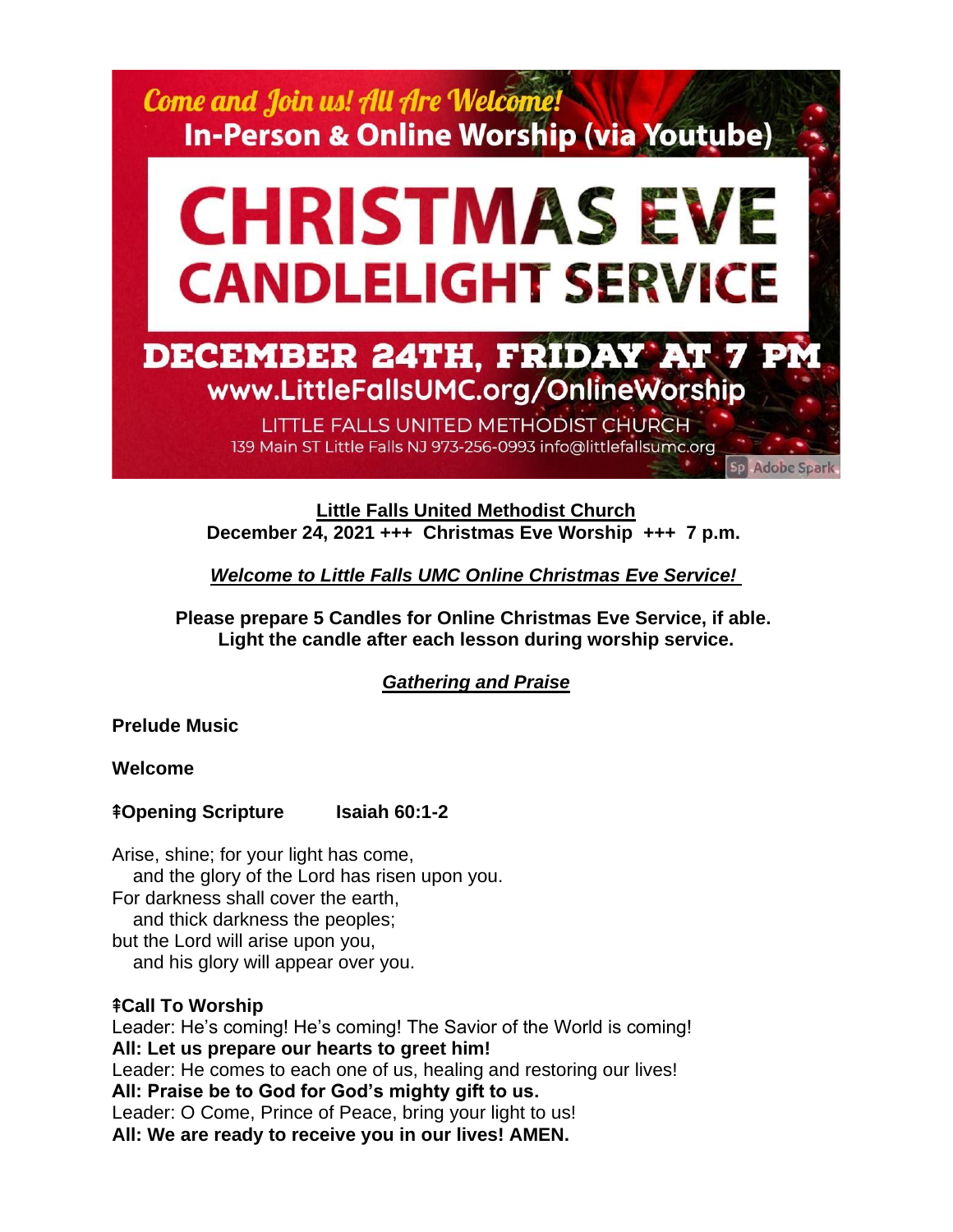## ⇞**Opening Songs** *Emmanuel (Hallowed Manger Ground)*

Verse 1 What hope we hold this starlit night A King is born in Bethlehem Our journey long we seek the light That leads to the hallowed manger ground

#### Verse 2

What fear we felt in the silent age Four-hundred years can He be found But broken by a baby's cry Rejoice in the hallowed manger ground

Chorus Emmanuel Emmanuel God incarnate here to dwell Emmanuel Emmanuel Praise His name Emmanuel (Praise His name Emmanuel)

Verse 3 The Son of God here born to bleed A crown of thorns would pierce His brow And we beheld this offering Exalted now the King of kings Praise God for the hallowed manger ground

#### *O Come, All Ye Faithful* **UMH 234 v 1-3**

O come, all ye faithful, joyful and triumphant, O come ye, O come ye, to Bethlehem. Come and behold Him, born the King of angels;

#### Refrain

O come, let us adore Him, Christ the Lord.

True God of true God, Light from Light Eternal, Lo, he shuns not the Virgin's womb; Son of the Father, begotten, not created;

#### Refrain

Sing, choirs of angels, sing in exultation; Sing, all ye citizens of heaven above! Glory to God, all glory in the highest;

Refrain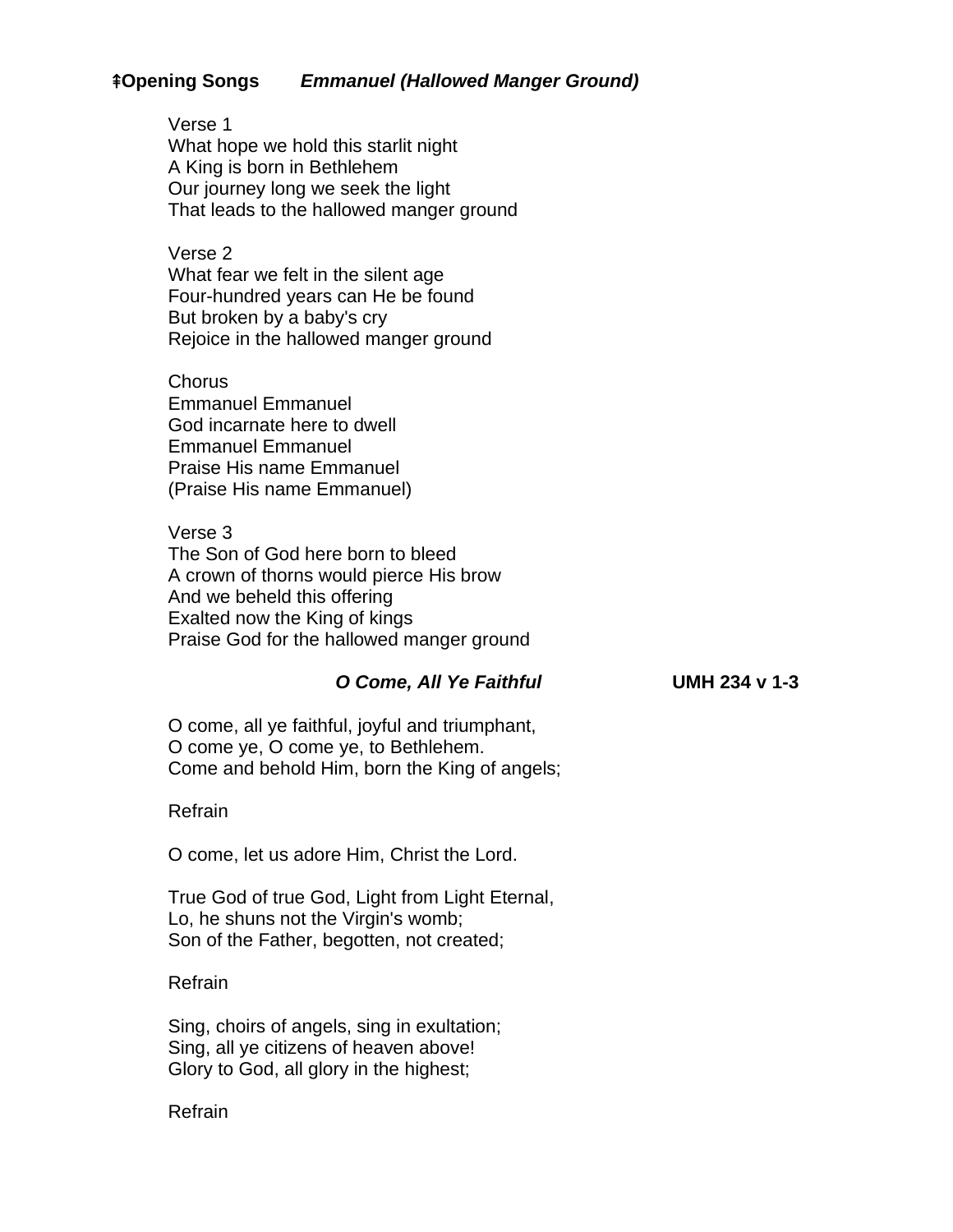## **Children's Message**

## *Lessons and Carols*

# Lesson **Isaiah 9:2-7 <sup>2</sup>**The people who walked in darkness have seen a great light; those who lived in a land of deep darkness on them light has shined. **<sup>3</sup>**You have multiplied the nation, you have increased its joy; they rejoice before you as with joy at the harvest, as people exult when dividing plunder. **<sup>4</sup>**For the yoke of their burden, and the bar across their shoulders, the rod of their oppressor, you have broken as on the day of Midian. **<sup>5</sup>**For all the boots of the tramping warriors and all the garments rolled in blood shall be burned as fuel for the fire. **<sup>6</sup>**For a child has been born for us, a son given to us; authority rests upon his shoulders; and he is named Wonderful Counselor, Mighty God, Everlasting Father, Prince of Peace. **<sup>7</sup>**His authority shall grow continually, and there shall be endless peace for the throne of David and his kingdom. He will establish and uphold it

with justice and with righteousness from this time onward and forevermore. The zeal of the Lord of hosts will do this.

# **<Lighting the Candle of Peace>**

#### **Carol** *Come, Thou Long-Expected Jesus* **UMH 196**

Come, thou long expected Jesus, born to set thy people free; from our fears and sins release us, let us find our rest in thee. Israel's strength and consolation, hope of all the earth thou art; dear desire of every nation, joy of every longing heart.

Born thy people to deliver,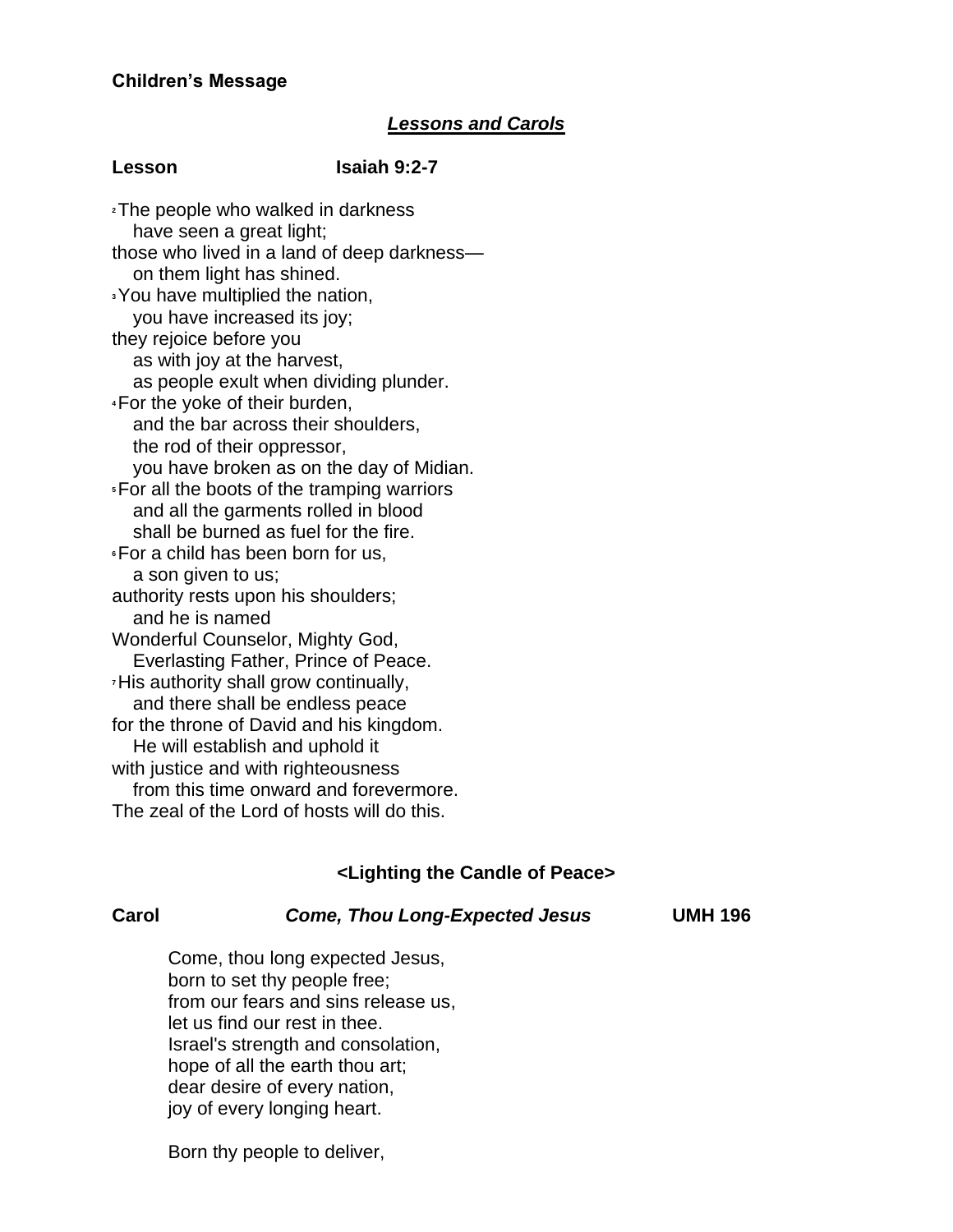born a child and yet a King, born to reign in us forever, now thy gracious kingdom bring. By Thine own eternal Spirit rule in all our hearts alone; by thine all sufficient merit, raise us to Thy glorious throne.

## **Lesson Luke 2:1-7**

**2** In those days a decree went out from Emperor Augustus that all the world should be registered. **<sup>2</sup>**This was the first registration and was taken while Quirinius was governor of Syria. **<sup>3</sup>**All went to their own towns to be registered. **<sup>4</sup>** Joseph also went from the town of Nazareth in Galilee to Judea, to the city of David called Bethlehem, because he was descended from the house and family of David. **<sup>5</sup>**He went to be registered with Mary, to whom he was engaged and who was expecting a child. *Mhile they were there, the time* came for her to deliver her child. **<sup>7</sup>**And she gave birth to her firstborn son and wrapped him in bands of cloth, and laid him in a manger, because there was no place for them in the inn.

## **<Lighting the Candle of Hope>**

#### **Carol** *O Little Town of Bethlehem, verses. 1, 2, & 3* **UMH 230**

O little town of Bethlehem, how still we see thee lie; above thy deep and dreamless sleep the silent stars go by. Yet in thy dark streets shineth the everlasting light; the hopes and fears of all the years are met in thee tonight.

For Christ is born of Mary, and gathered all above, while mortals sleep, the angels keep their watch of wondering love. O morning stars together proclaim the holy birth, and praises sing to God the King, and peace to all on earth!

How silently, how silently the wondrous gift is given; so God imparts to human hearts the blessings of His heaven. No ear may hear his coming, but in this world of sin, where meek souls will receive Him, still the dear Christ enters in.

## **Lesson Luke 2:8-14**

**<sup>8</sup>** In that region there were shepherds living in the fields, keeping watch over their flock by night. **<sup>9</sup>**Then an angel of the Lord stood before them, and the glory of the Lord shone around them, and they were terrified. *<b>D* But the angel said to them, "Do not be afraid; for see—I am bringing you good news of great joy for all the people: **11** to you is born this day in the city of David a Savior, who is the Messiah, the Lord. **<sup>12</sup>**This will be a sign for you: you will find a child wrapped in bands of cloth and lying in a manger." **<sup>13</sup>**And suddenly there was with the angel a multitude of the heavenly host, praising God and saying,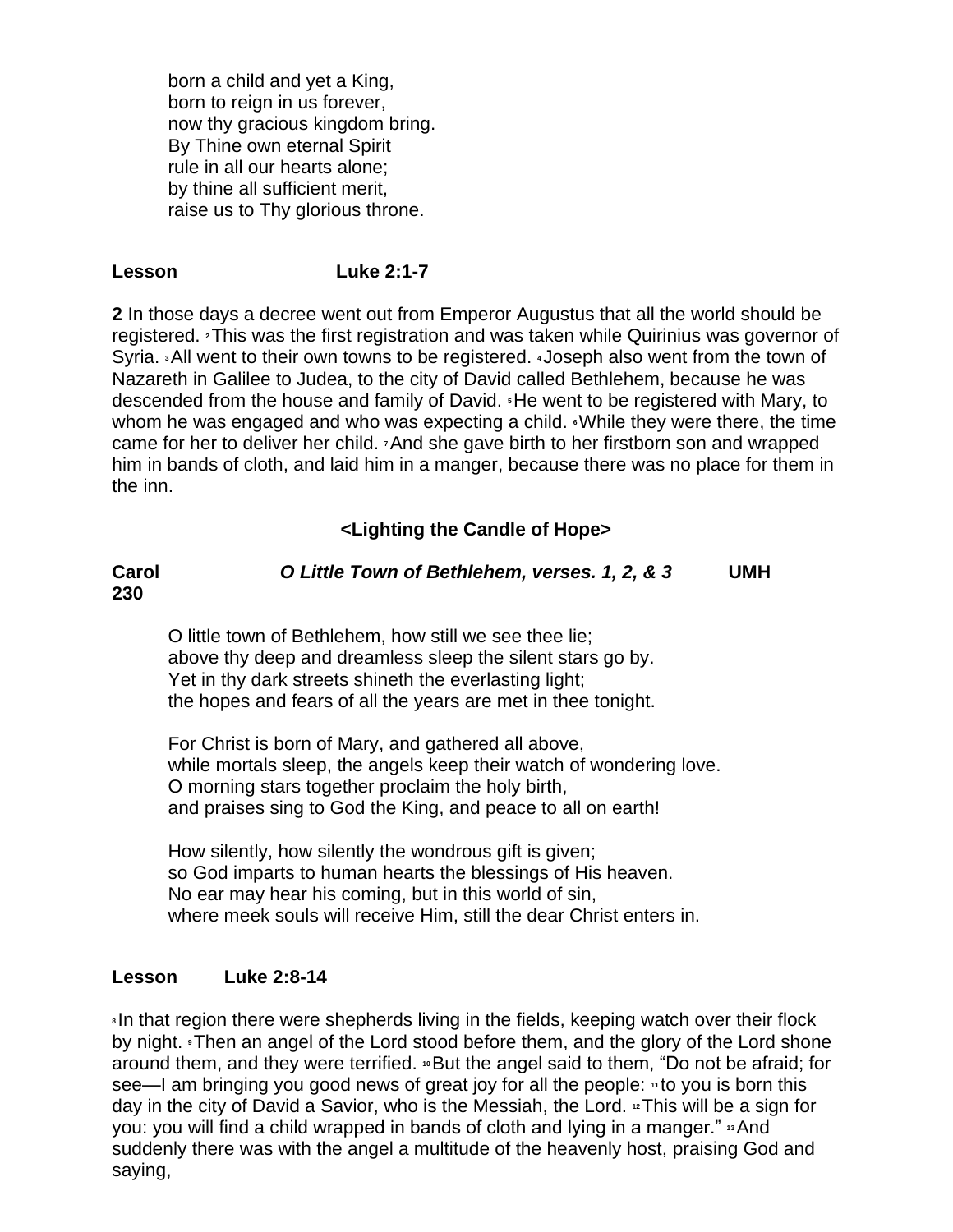**<sup>14</sup>** "Glory to God in the highest heaven, and on earth peace among those whom he favors!"

## **<Lighting the Candle of Joy>**

## **Carol** *Angels We Have Heard on High, verses 1-2* **UMH 238**

Angels we have heard on high sweetly singing o'er the plains, and the mountains in reply echoing their joyous strains.

Refrain

Gloria, in excelsis Deo! Gloria, in excelsis Deo!

Shepherds, why this jubilee? Why your joyous strains prolong? What the gladsome tidings be which inspire your heavenly song?

Refrain

## **Matthew 2:1-11**

**2** In the time of King Herod, after Jesus was born in Bethlehem of Judea, wise men from the East came to Jerusalem, **<sup>2</sup>** asking, "Where is the child who has been born king of the Jews? For we observed his star at its rising, and have come to pay him homage." **<sup>3</sup>**When King Herod heard this, he was frightened, and all Jerusalem with him; **4** and calling together all the chief priests and scribes of the people, he inquired of them where the Messiah was to be born. **<sup>5</sup>**They told him, "In Bethlehem of Judea; for so it has been written by the prophet:

**6** 'And you, Bethlehem, in the land of Judah, are by no means least among the rulers of Judah; for from you shall come a ruler who is to shepherd my people Israel.'" **<sup>7</sup>**Then Herod secretly called for the wise men and learned from them the exact time when the star had appeared. *B*Then he sent them to Bethlehem, saying, "Go and search diligently for the child; and when you have found him, bring me word so that I may also go and pay him homage." **<sup>9</sup>**When they had heard the king, they set out; and there, ahead of them, went the star that they had seen at its rising, until it stopped over the place where the child was. **<sup>10</sup>**When they saw that the star had stopped, they were overwhelmed with joy. <sup>11</sup>On entering the house, they saw the child with Mary his mother; and they knelt down and paid him homage. Then, opening their treasure chests, they offered him gifts of gold, frankincense, and myrrh.

**<Lighting the Candle of Love>**

**Carol** *The First Noel, verses 2, 3, & 5* **UMH 245**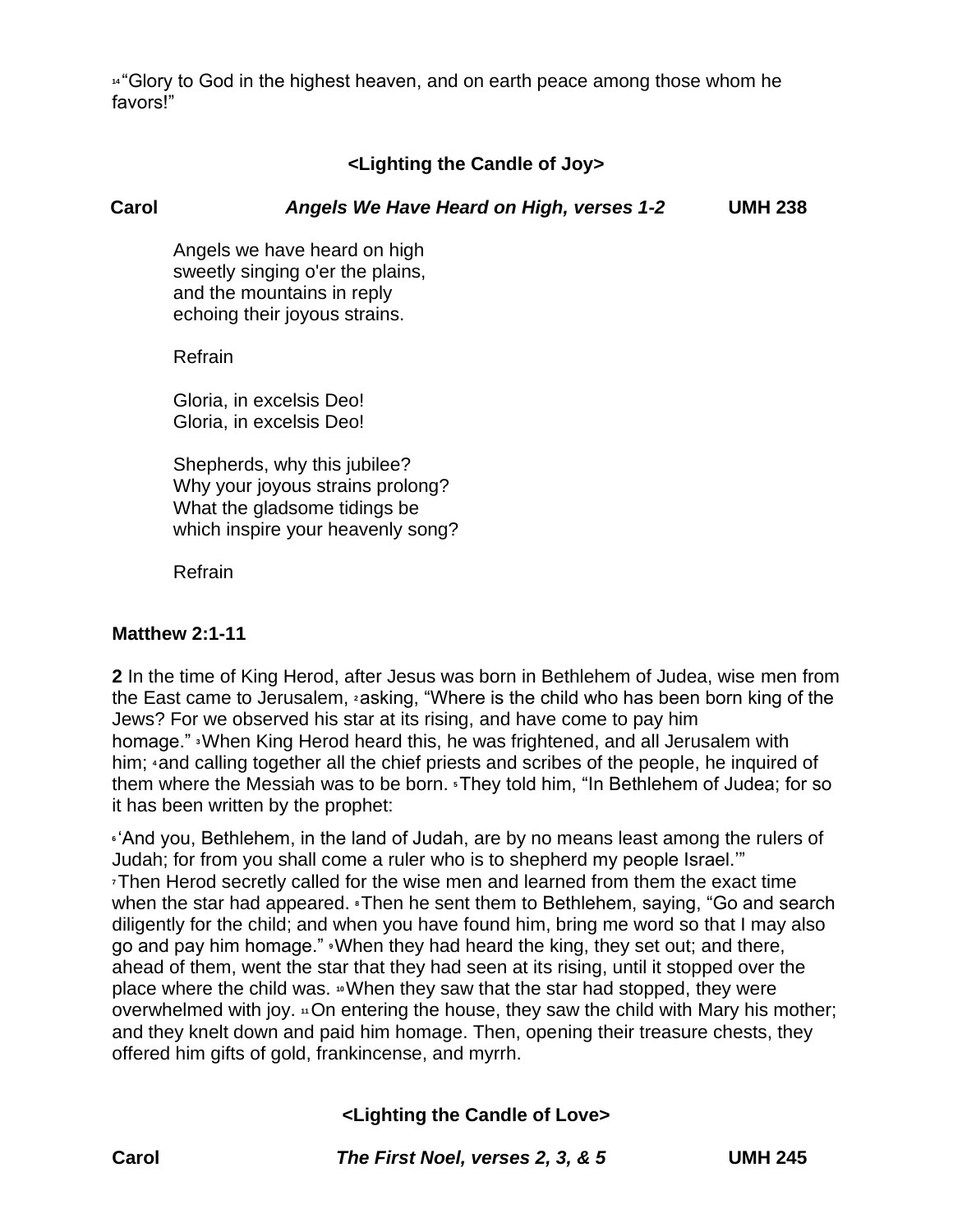They looked up and saw a star shining in the east, beyond them far; and to the earth it gave great light, and so it continued both day and night.

Refrain

Noel, Noel, Noel, Noel, born is the King of Israel.

And by the light of that same star three Wise Men came from country far; to seek for a king was their intent, and to follow the star wherever it went.

Refrain

Then entered in those Wise Men three, full reverently upon the knee, and offered there, in His presence, their gold and myrrh and frankincense.

Refrain

# ⇞**Lighting the Christ Candle John 1:1-5, 9-13 Rev. Jin Kook Kim**

**1** In the beginning was the Word, and the Word was with God, and the Word was God. **<sup>2</sup>**He was in the beginning with God. **<sup>3</sup>**All things came into being through him, and without him not one thing came into being. What has come into being <sub>*in*</sub> him was life, and the life was the light of all people. **<sup>5</sup>**The light shines in the darkness, and the darkness did not overcome it.

**<sup>9</sup>**The true light, which enlightens everyone, was coming into the world. **<sup>10</sup>**He was in the world, and the world came into being through him; yet the world did not know him. **<sup>11</sup>**He came to what was his own, and his own people did not accept him. **<sup>12</sup>**But to all who received him, who believed in his name, he gave power to become children of God, **<sup>13</sup>**who were born, not of blood or of the will of the flesh or of the will of man, but of God.

## ⇞**Prayer of the Community**

Pastor: Holy God, you have appeared in the flesh, bringing redemption to all. Your glory is made known in this newborn child, this living blessed hope.

**All: Tonight we sing a new song – a song of justice, righteousness, and endless peace.**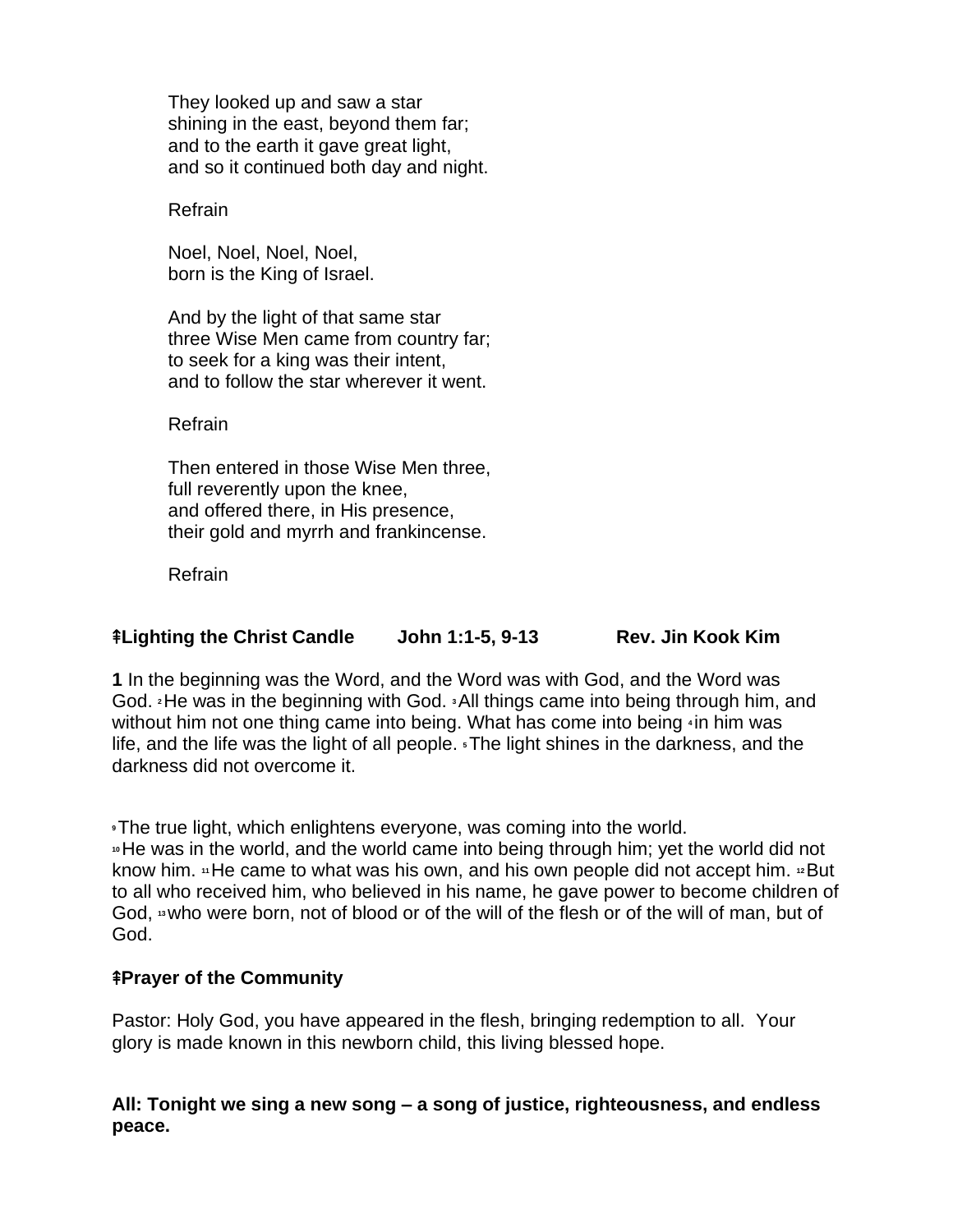Pastor: Gift of God, beautiful Christ-child, we welcome you! Let love be born anew in our hearts on this joyous night. O Light of the World, we pause now before you in silence and adoration:

## ⇞**Silent Prayer**

## ⇞**The Lord's Prayer**

*Our Father, who art in heaven, hallowed be Thy name. Thy kingdom come, Thy* will be done, on earth as it is in heaven. Give us this day our daily bread; and *forgive us our trespasses as we forgive those who trespass against us. Lead us not into temptation; but deliver us from evil. For thine is the kingdom and the power and the glory forever. Amen.*

## *Called by the Word*

# **Message** *The Wonder of Christmas* **Rev. Jin Kook Kim**

Good evening, Church Family! We have been waiting for Christmas day, and it is almost coming. We considered the meaning of Christmas through the sermon series, The wonder of Christmas, during this Advent Season.

Through the story of the Magi and the star, we found that God puts God's signs of direction on our paths in our life journey. That is the wonder of a star. Through the story of Joseph, we learned that God gave the baby, God's only son, the name Jesus with God's power, plan, and wish. God gave us the name Christian with God's power, wish, and plan. That is the wonder of a name. Through the story of the birth of Jesus, we found that God opens his arms to hold us in his arms. All are welcome to God, God's love and grace, God's care and support, and God's provision. That is the wonder of a manger. Through the word of Emmanuel, we learned that God is with us and has gotten through everything with us, walking with us and being with us as a family together got through everything. That is the wonder of a promise. All of these are the wonder of Christmas. There is more of the wonder of Christmas.

Tonight, I would like to share another wonder of Christmas. It is the wonder of an angel. All people of Israel were waiting for Jesus for a long time, but not all people found Jesus' birth when Jesus was born. Through an angle, God told Mary and Joseph that the baby Jesus would be born to them, so they knew that the baby Jesus was coming when Mary felt it was the time. Through an angle, the shepherds noticed that Jesus was born because angels appeared to them and let them know and praised God for the birth of Jesus. God sent an angel to them so that they could see the savior was born. The angel was a clear message from God for the shepherds. It was not like a sign such as a star that the Magi found. It was not a dream but a real situation. It was not for others but for them, the shepherds. God notified them through an angel, and they got the clear message, so they went to Bethlehem to see Jesus and told Mary and Joseph that they saw and what they heard.

The shepherds would not know about Jesus' birth if God didn't notify them through the angel. Mary and Joseph would not know their baby was the savior if God didn't notify them through the angel. Because of the angel's message, the notification of God, they could know who Jesus was and his birth.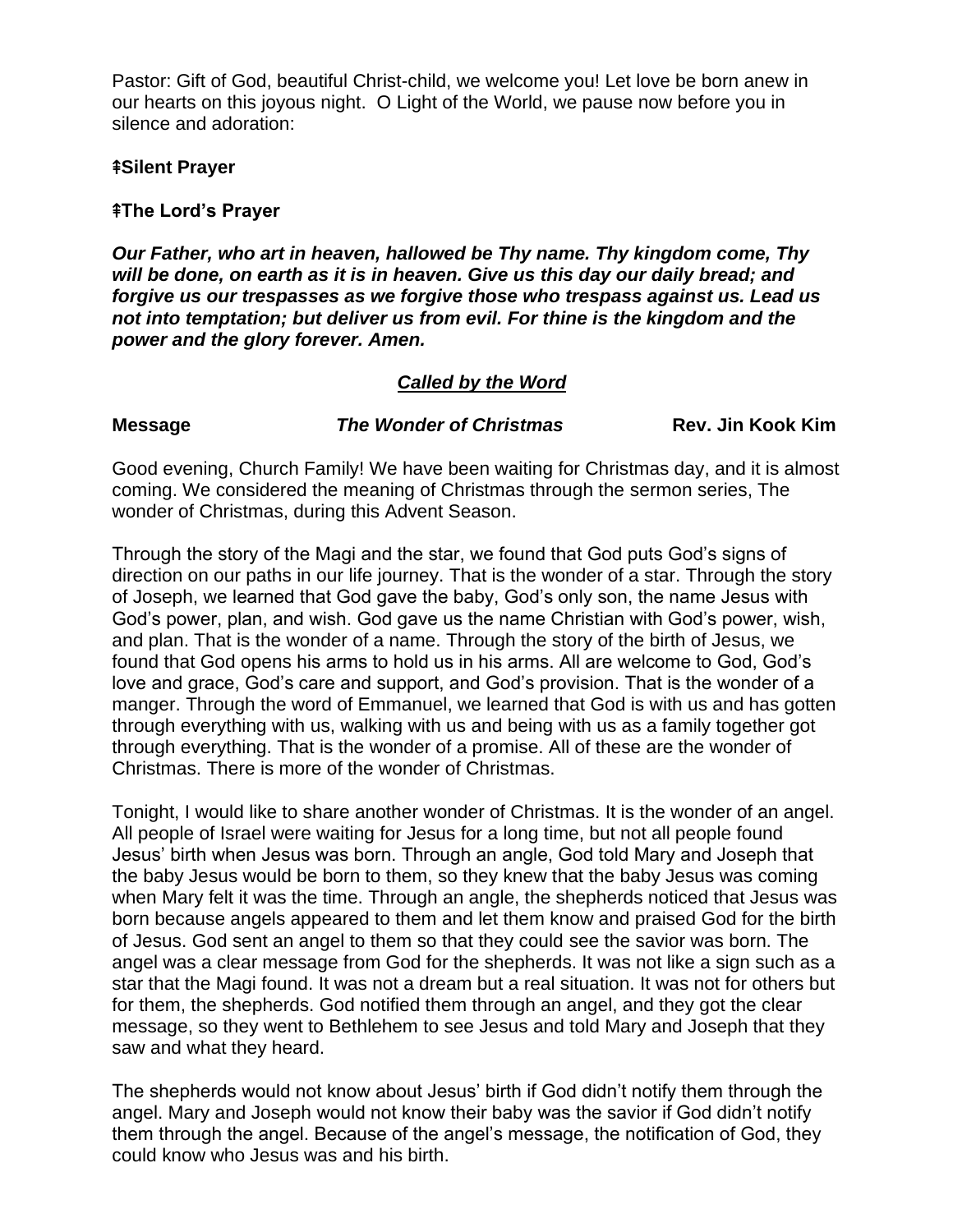Sometimes, we don't know what happens to us or for us until we receive a notification. When we apply to a college, a position for a job, or a grant, we don't know they choose us until they give us the notice, although they have already made a decision to have us. You receive a lot of notifications from your smartphone if you use a smartphone. We don't know we have received a new email, or a missed call or someone talked to us through Social Media until we see notifications. The email has been delivered already. There was a missed call already. Someone talked to us on social media already. However, we don't know about that until we are notified.

Likewise, we don't know what God has done for us and what God is working on something for us until God notifies us. God loves us and cares for us and supports us, and helps us, but we often don't notice God's love and grace in our lives. However, it is not because God does not give us notice. Rather, God has always notified us that God is with us and loves us all the time. God notified us that Jesus came to the world for our lives as God notified the shepherd that the baby Jesus came to the world for them. God let us know God is with us through Jesus' birth. God notifies us of God's love and grace, God's care and provision through the Advent and Christmas season. God notifies us of God's love and grace through God's words, God's people, and God's work in our lives every day. God keeps notifying us that we have hope, peace, joy, and love in God through God's messengers.

## Little Falls Church Family,

God keeps notifying us that God loves us; God cares for us; God is working for us; God is helping us; God is supporting us; God's love, hope, peace, and joy are in us through God's messengers. God notified us of God's love, hope, peace, and joy toward us through the birth of Jesus when Jesus was born. God keeps reminding us of the same message in our daily lives every day, especially the Christmas Season. Church family, the baby Jesus is born. God's love, hope, peace, and joy are with us through the baby Jesus. Let us have the assurance that God gives us through God's notification, Jesus Christ, and his birth. Beyond that, let us be angels, the messengers for others so that they are notified of God's love and grace. Let us notify them of God's love and grace as many times as we can and as much as we can. Let us notify them of the message of Christmas as God has notified us. Let us notify them of the message of Jesus's birth as a smartphone notifies us until we check the notifications. We are in God's love, hope, peace, and joy. May the wonder of Christmas be with you in this Christmas season and forever. Amen.

## *Called to Share and Witness*

#### **Response to Our Generous God**

#### ⇞**Doxology** *Praise God From Whom All Blessings Flow* **UMH 95**

Praise God, from whom all blessings flow; praise him, all creatures here below; praise him above, ye heavenly host; praise Father, Son, and Holy Ghost. Amen.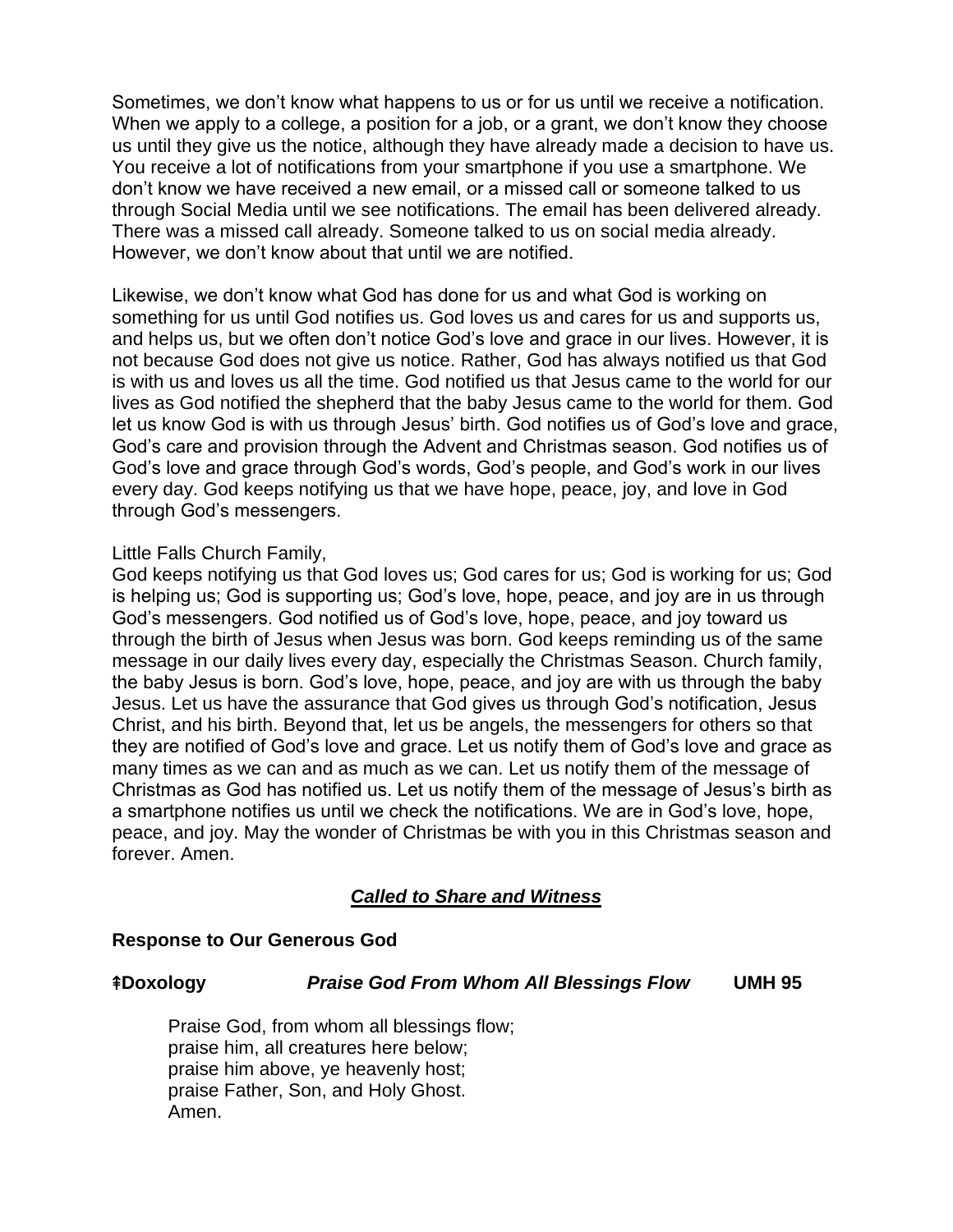## ⇞ **Dedication of Offerings**

**All: There are so many things to be thankful for tonight, God. Receive these tokens of our gratitude for your love incarnate in the babe of Bethlehem. May they become God-with-us for all the world. May they breathe magic back into a world that needs a sense of wonder and joy. In the name of Jesus Christ, we pray. Amen.**

## ⇞**Service of Candlelight**

#### *Silent Night* **UMH 239**

- 1. Silent Night, holy night, all is calm, all is bright Round yon virgin mother and child. Holy infant so tender and mild, Sleep in heavenly peace. Sleep in heavenly peace.
- 2. Silent Night, holy night, shepherds quake at the sight; Glories stream from heaven afar. Heavenly hosts sing: "Alleluia!" Christ the Savior is born! Christ the Savior is born!
- 3. Silent Night, holy night, Son of God, love's pure light; Radiant beams from thy holy face With the dawn of redeeming grace, Jesus, Lord, at thy birth. Jesus, Lord, at thy birth.
- 4. Silent night, holy night, wondrous star, lend thy light, With the angels let us sing, Alleluia to our King; Christ the Savior is born! Christ the Savior is born!

⇞**Prayer Rev. Jin Kook Kim**

## *Called to the World*

## ⇞**Closing Hymn** *Joy to the World* **UMH 246**

Joy to the world, the Lord is come! Let earth receive her King; Let every heart prepare Him room, And heaven and nature sing, And heaven and nature sing, And heaven, and heaven, and nature sing.

Joy to the world, the Savior reigns! Let men their songs employ; While fields and floods, rocks, hills and plains